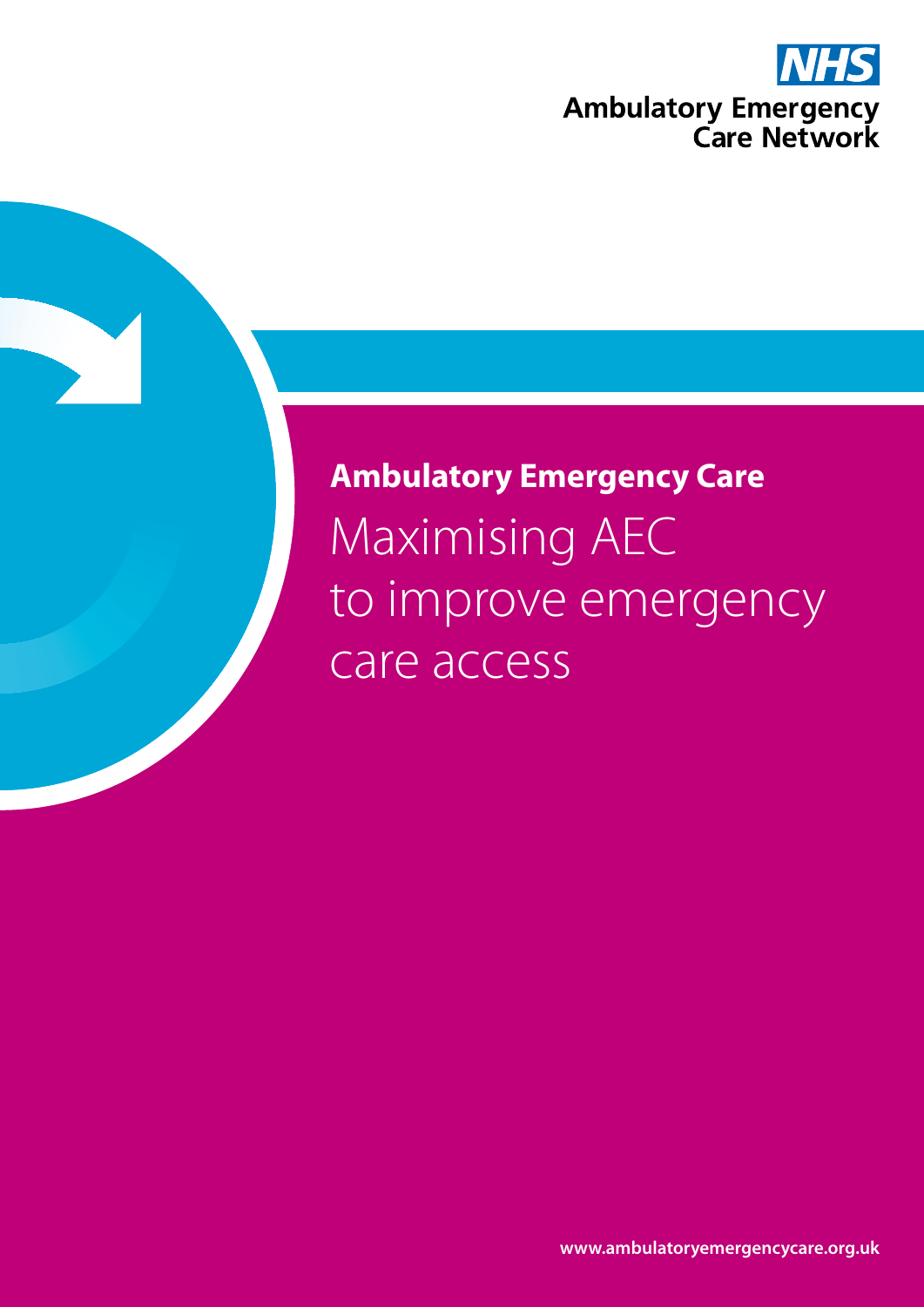# Introduction

Mid Cheshire NHS Foundation Trust has been on an ambulatory emergency care journey that has taken it to the top of national league tables. Over the last three months, the Trust has consistently been in the top 10% for achieving the four-hour target. Its improvement work has been so significant it caught the attention of Jeremy Hunt, Secretary of State for Health, who described it as "a remarkable achievement."

Although the Trust's ambulatory care journey began approximately four years ago, it is only really in the last 12 months, since joining the Ambulatory Emergency Care Network, that Mid Cheshire has seen the full impact. This is their story…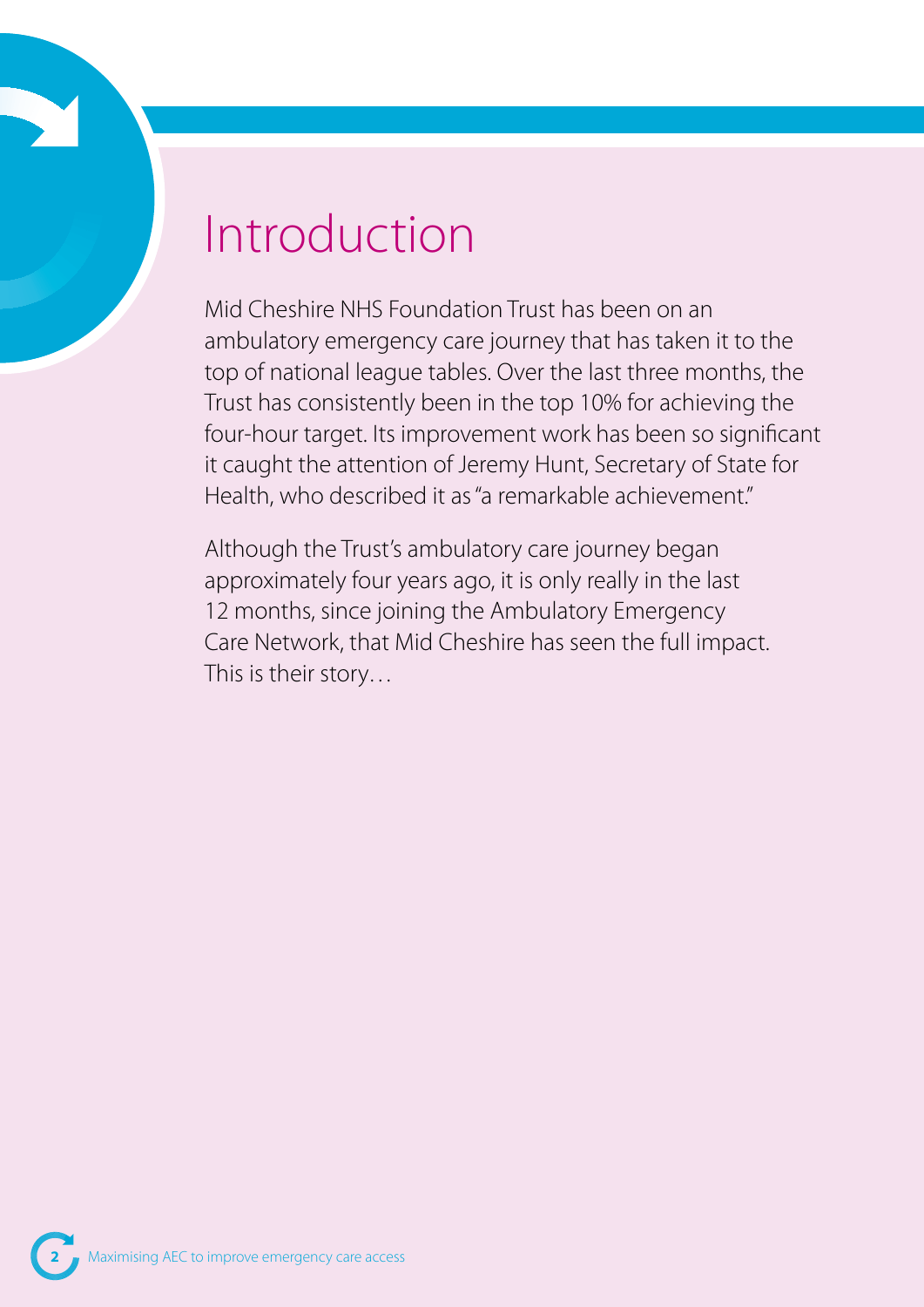Even when something appears to be working well, there is no reason to believe it can't work better. That was the opinion of clinicians at Mid Cheshire NHS Foundation Trust in April 2016 in relation to Ambulatory Emergency Care.

Over the preceding four years, the Trust had developed a combined approach to urgent care, comprising A&E and an adjacent Primary Assessment Area which functioned as an Ambulatory Care Unit. On the face of it, the ambulatory care model was working well, however, clinicians were convinced that more could be done to maximise the impact. A visit by the CQC in October 2014 drew attention to the fact that the Primary Assessment Area was frequently fully bedded with patients despite being unsuitable for overnight stays. Not only did this provide a poor patient experience but it also hindered its ability to work as a true Ambulatory Care Unit.

"The Primary Assessment Area was deemed an inappropriate area for patients to be staying for any length of time by the CQC," explained Tony Mayer, Divisional General Manager Medical and Emergency Care, "there was no natural light and no proper ward facilities."

#### Director of Operations, Jonathan O'Brien added:

"In Winter 2015/16 it was clear that our assessment units were not performing as they should. A&E was blocked, patients were being bedded in an unsuitable area and we were seeing large number of patients referred by GPs who actually needed rapid diagnostics rather than A&E services. We needed to get our ambulatory care service functioning properly to improve patient flow."

| The ACU Journey | Month 2016 / 2017 | <b>April</b>                   | Joined AEC network                                                                                                                                                                   | <b>Outcomes</b><br>Weekly ACU meetings and updates<br>All grades of staff involved<br>'Can do culture' developed<br>Data dashboard established<br>Measurements visits and support<br>Use of resources including patient questionnaires<br>Networking with other trusts<br>Trust Executive support                                                                                      |                                                                                                                                                                                               |
|-----------------|-------------------|--------------------------------|--------------------------------------------------------------------------------------------------------------------------------------------------------------------------------------|----------------------------------------------------------------------------------------------------------------------------------------------------------------------------------------------------------------------------------------------------------------------------------------------------------------------------------------------------------------------------------------|-----------------------------------------------------------------------------------------------------------------------------------------------------------------------------------------------|
|                 |                   | $\overline{2}$<br><b>May</b>   | MCHFT closed 28 beds and ACU opens<br>Senior nursing team meet with HR to discuss alternative workforce roles<br>Band 4 assistant practitioner's takes groups of patients on ACU     |                                                                                                                                                                                                                                                                                                                                                                                        |                                                                                                                                                                                               |
|                 |                   | 3<br><b>June</b>               | ACU criteria expands<br>PDSA to determine benefits of consultants taking GP call<br>PDSA use of driver board to support KPIs for triage, medical assessment<br>and consultant review |                                                                                                                                                                                                                                                                                                                                                                                        |                                                                                                                                                                                               |
|                 |                   | July                           |                                                                                                                                                                                      | <b>Outcomes</b>                                                                                                                                                                                                                                                                                                                                                                        |                                                                                                                                                                                               |
|                 |                   | 5<br>Aug                       | Communication launch to share benefits of ACU service with<br>stakeholders                                                                                                           | An average of 34% of patients from the medical<br>take are assessed in ACU<br>An average of 52% of ACU patients were<br>discharged home over last 20 weeks<br>Current trends in activity in ACU of patient's<br>with AEC sensitive conditions indicate<br>a 6 patients/day saving with the potential<br>of 3.76 bed days saved if the current activity<br>continues for the full year. |                                                                                                                                                                                               |
|                 |                   | $6\phantom{1}6$<br><b>Sept</b> | MCHFT joins the AMM programme with project lead in post PDSA<br>Extending ACU to support ED flow at weekends<br>PDSA trial of ACU nurse at ED triage to improve flow                 |                                                                                                                                                                                                                                                                                                                                                                                        |                                                                                                                                                                                               |
|                 |                   | 7<br>Oct                       | Extended ACU into clinic space which expanded capacity in ACU                                                                                                                        |                                                                                                                                                                                                                                                                                                                                                                                        |                                                                                                                                                                                               |
|                 |                   | 8<br><b>Nov</b>                |                                                                                                                                                                                      | <b>Communication Launch</b><br>Sharing the vision of ACU with staff,                                                                                                                                                                                                                                                                                                                   |                                                                                                                                                                                               |
|                 |                   | 9<br><b>Dec</b>                | AMM workshop to support development of the frailty pathway,<br>effective short stay unit and ACU                                                                                     | patients and relatives.                                                                                                                                                                                                                                                                                                                                                                |                                                                                                                                                                                               |
|                 |                   | 10<br>Jan                      | PDSA with nurse co-ordinators taking GP calls<br>PDSA patient huddles on AMU<br>PDSA assessment areas manage beds on SSU                                                             | <b>Outcomes</b><br>in ACU and who then required admission is                                                                                                                                                                                                                                                                                                                           | The length of stay of GP patients who are seen<br>currently an average of 7.4 days<br>This compares to a length of stay for admitted GP<br>patients of 11.8 days for the same time last year. |
|                 |                   | 11<br><b>Feb</b>               | PDSA RATS model in ED and extra cubicles                                                                                                                                             |                                                                                                                                                                                                                                                                                                                                                                                        |                                                                                                                                                                                               |
|                 |                   | 12<br><u>March</u>             | PDSA trial of frailty criteria in ED and assessment areas.<br>PDSA AMU nurse triage/assessment includes designated cubicle to<br>provide rapid assessment/ diagnostics               | ED performance<br>84.52%<br><b>March 2016</b><br><b>March 2017</b><br>97.23%                                                                                                                                                                                                                                                                                                           |                                                                                                                                                                                               |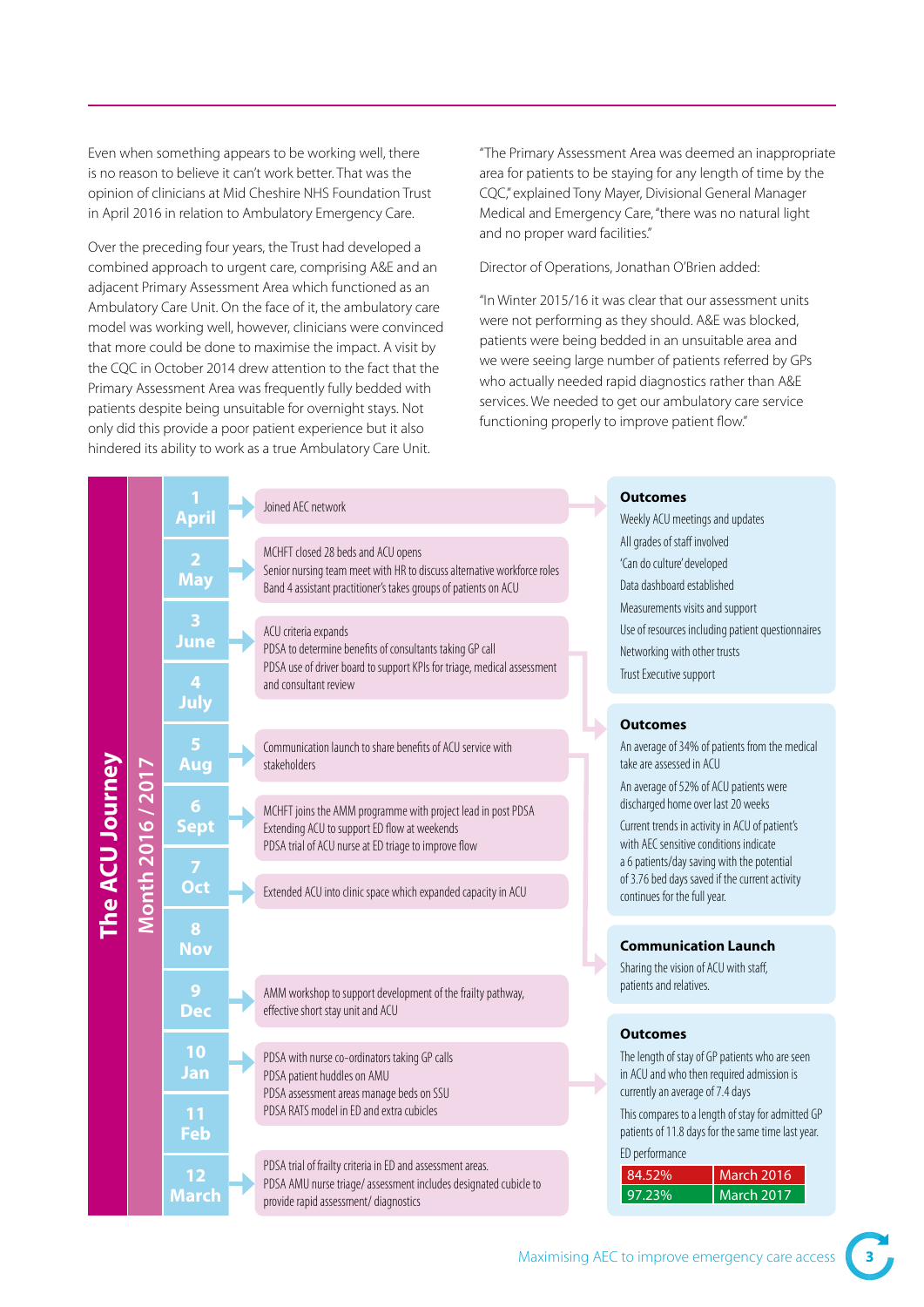# **Overnight bedding**

In 2015 the Primary Assessment Area was moved to one half of a 32-bedded ward, with 16 flexible spaces for trolleys. The Trust introduced the concept of the "golden patient" whereby patients who were approaching 24 hours in the Primary Assessment Area were given priority discharge status. Despite these changes, many of the problems persisted. Although the area was more suitable for patients than the previous location, the fact that the Primary Assessment Area was housed in a ward environment made it easy for patients to remain overnight. This compounded the problem of overnight bedding and meant staff were forced to use adjacent day rooms and any space that could be found to provide ambulatory care services.

# **Joining the Ambulatory Emergency Care Network**

A more radical change was needed. Associate Medical Director, Doug Robertson had been part of the Ambulatory Care Network in a previous role with another Trust. He was keen for Mid Cheshire to join the Network as he believed it would help them to tackle some of the problems they were facing and reconfigure the AEC service to make a bigger impact. In April 2016, Mid Cheshire joined the Network.

Jonathan O'Brien explained:

"We already had a team with great vision for ambulatory care. What the Network gave us was the structure we needed internally to make it happen, plus peer support, guidance and a lot of encouragement."

# **A dedicated Project Lead**

#### Doug explained:

"It has been interesting to compare and contrast the two experiences, having been involved in the Network on two separate occasions and implementing an improved ambulatory care service both times. I've noticed that certain things have worked particularly well for us in Mid Cheshire. Having the funding for a dedicated individual to drive the project forward without the pressure of their clinical responsibilities has been a particular benefit. Loraine Cornes was appointed as our Project Lead. As a clinical matron, Loraine has a background in acute care but also has received training in improvement science from the Network and at A&E improvement events. She has been instrumental in driving the project forward and keeping staff engaged and informed. Loraine met with staff on a weekly basis to build momentum and address any problems as they arose."

## **Local champions**

Doug also believes that having local champions has been an important contributor to success in Mid Cheshire:

"We have a very positive nursing culture which acts as a good driver for change. Rather than feeling that I had to be in the driving seat, we have taken a more distributed approach and given our nurses a lot of freedom to drive the improvements. Our Access and Flow Co-ordinator organised a visit to the Ambulatory Emergency Care Unit in Wigan so staff could see how it worked and what our service could look like. This helped to inspire and motivate us but the actual day-to-day working of the unit was self-generated by the teams involved."

# **Staff reflection 'Proud to work in ACU'**

"Whilst working my shift one day on ACU, we accepted a young lady who had presented to the accident and emergency department with a history of severe neck pain. The lady had received a CT scan investigation prior to being transferred to ACU and was waiting the outcome of the results. The lady and her family were very anxious. As part of my role as an assistant practitioner I have responsibility for my own group of patients and was allocated to provide care for this lady in ACU. On arrival to the unit, I welcomed the lady to ACU and helped reassure her by explaining the care we would provide in ACU. I introduced myself as Tracey explaining who I was and that I was there to help in any way, whether it was a question, advice or a cup of tea. We offered the lady a quiet room to sit in as I could see that she was distressed. The results came back of the CT scan which indicated a lymphoma which was very difficult news for the lady. We arranged for the Consultant to speak to the lady alongside the oncology nurse, who was going to speak to her afterwards to explain possible treatment. Arrangements were made for this lady to attend Christies Hospital over the weekend by the staff on ACU and a letter organised for the lady to take with her to explain the care and investigation results. Despite my patient receiving a bad diagnosis she was so appreciative of the care she had received on the Ambulatory Care Unit. On discharge from ACU there were hugs between us and my patient said it was the little extras that she would remember.

Providing care to my patient in this way makes me proud to work on ACU."

Tracey Steele, Assistant Practitioner ACU. (Oct 2016)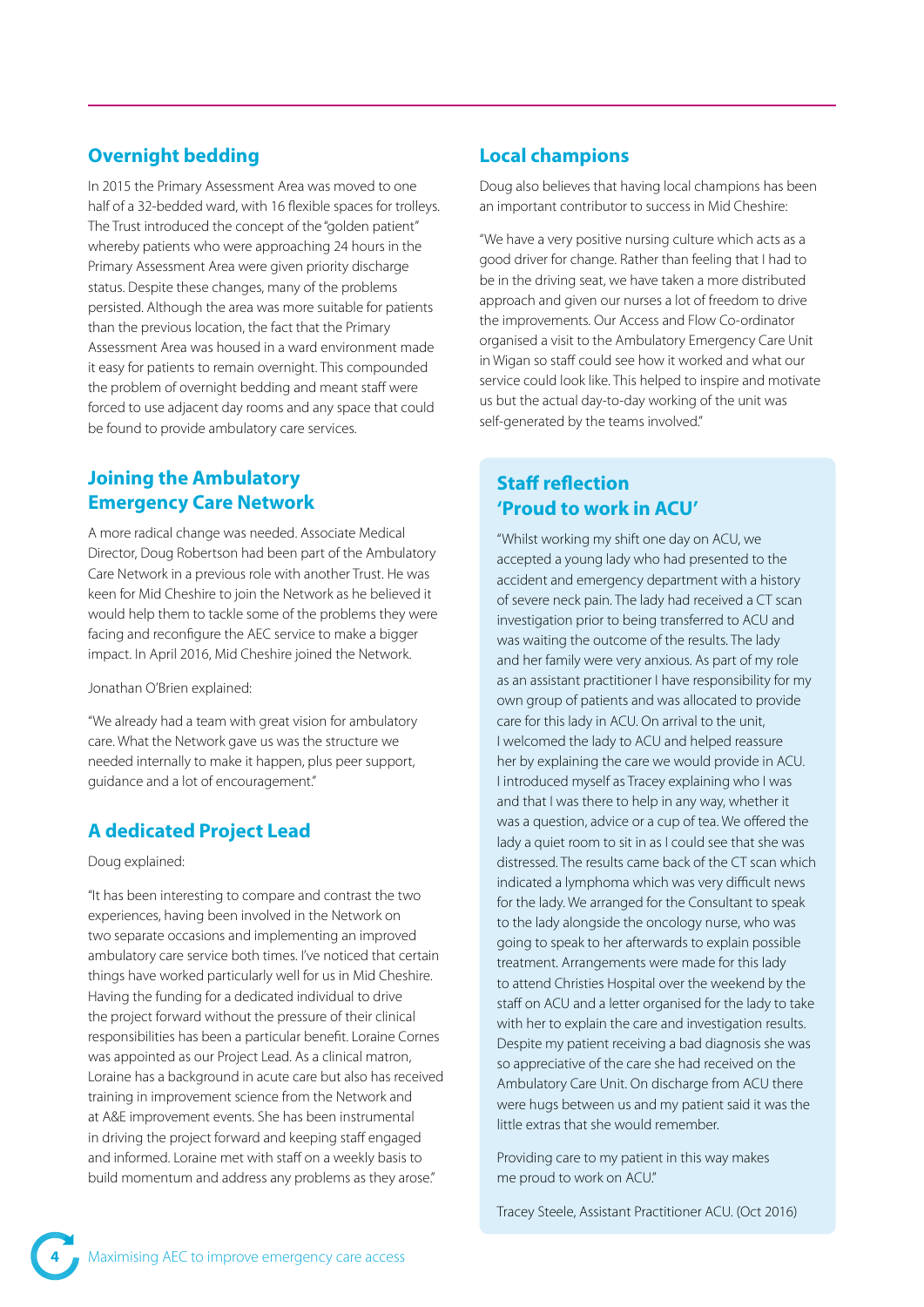# **A self-contained unit**

In May 2016, the Primary Assessment Area moved again, this time onto a former renal unit adjacent to the Acute Medical Unit. Tony Mayer commented: "We immediately saw an improvement. The newly located Primary Assessment Area (PAA) was self-contained and not part of a ward. It was close to AMU with its own entrance, but not directly adjacent to A&E. From the outset, we sent out a clear message to colleagues that it was impossible for patients to get a bed in the PAA as it was not equipped as a ward. This meant that we no longer faced the problem of overnight bedding, which meant that we could start to operate as a proper Ambulatory Care Unit."

## **Broader admissions criteria**

Despite this, there were still problems with GP patients being sent to A&E and with high numbers of patients being admitted from A&E. The Board was not convinced that ambulatory care was making a big enough difference and, a few weeks after the Primary Assessment Area moved for the third time, it was under threat of closure.

The biggest turnaround came when the team decided to broaden the admissions criteria for ambulatory care, as Loraine Cornes, Project Lead and Matron for the Primary Assessment Area explained:

"We made the decision to accept virtually all patients as ambulatory with the exception of potential stroke patients, patients with chest pain and those with active infection as we had no isolation facilities. This meant that we were immediately seeing more patients. We also worked with the Network to develop a set of key performance indicators that would help us to measure and monitor our progress."

#### **Measurement**

Measurement proved a key factor in securing executive buy-in, as Doug explained:

"Because we had had a few false starts with ambulatory care, it took a little while to convince the executive team that it was a worthwhile investment of time and resources. What really helped was Mike Holmes from the Network showing us how to present our data in a way that really meant something to people. Over time, we have been able to demonstrate a reduced length of stay and a growing percentage of the medical take being seen in Ambulatory Care. Our target was for 30% of the medical take to be seen in the unit. By 6 June 2016 we had achieved 37%. We have also been able to show that there has been no adverse impacts on patient experience, as some people had feared."

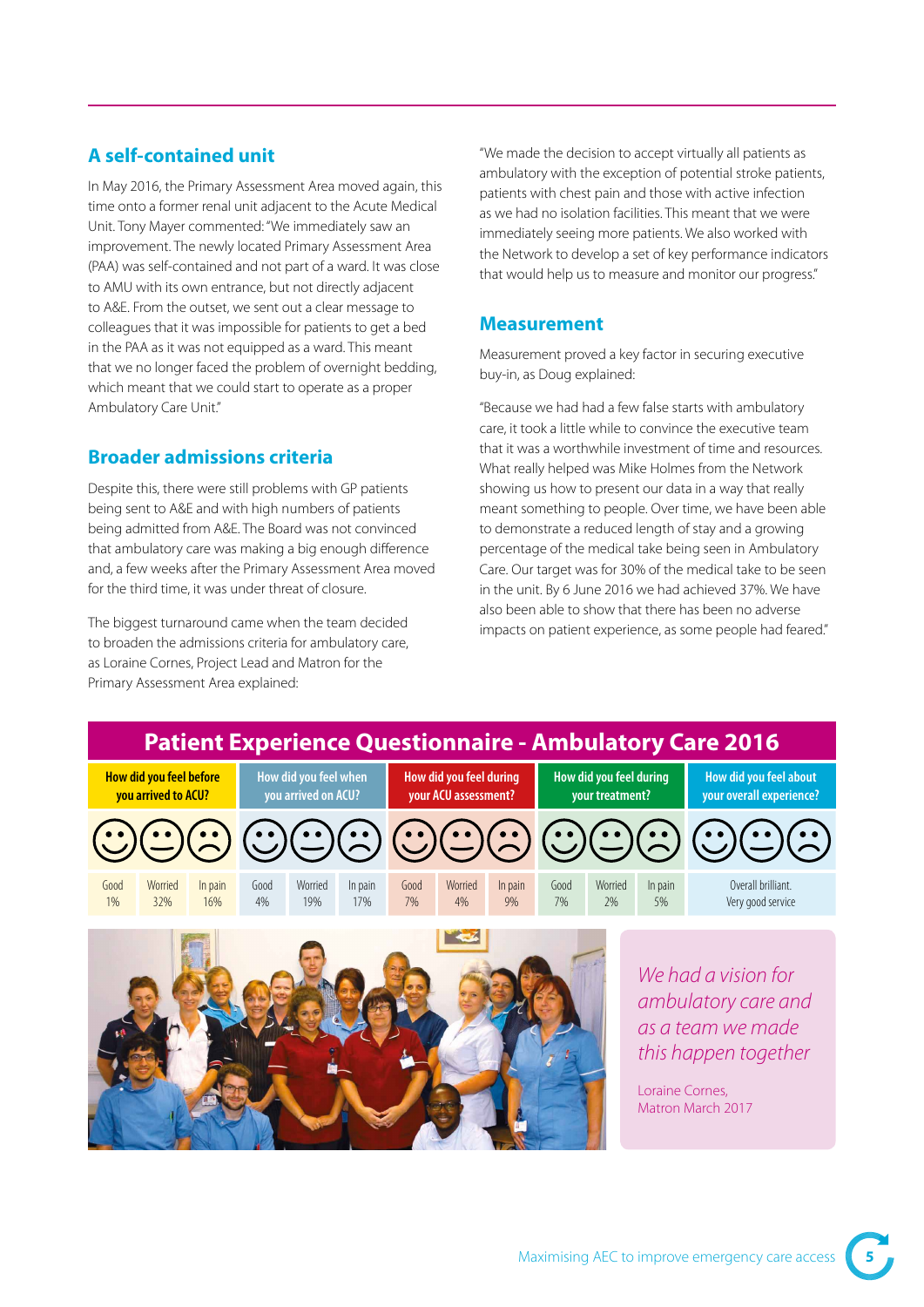## **PDSA cycles**

Mid Cheshire used a PDSA (Plan Do Study Act) approach to develop its AEC services. Tony explained why:

"PDSA is a highly effective way of testing a concept prior to implementation. We look at the problem and the possible steps we could take to address it. Then we implement one of the solutions and assess the impact before deciding whether or not to accept it or reject it. Being able to work in an environment where we can learn as much from a failed test as we can from a successful one was fundamental to the development of the service"

The team used a PDSA cycle to assess whether GP calls to Ambulatory Care could be handled by nurse co-ordinators, rather than consultants as originally intended. Loraine said:

"We were keen to avoid unnecessary hospital admissions and believed that providing a direct line to the Patient Assessment Area for GPs to call would support this. In the first few weeks, consultants answered GP calls but we wanted to see if nurse co-ordinators could take on the role without any adverse impact. After the PDSA cycle we could clearly see that having nurses handling the calls had helped to increase throughput of patients onto the unit. Consultants had more time to dedicate to caring for patients and we maintained the same discharge rates, which meant that we were continuing to select the right patients for Ambulatory Care. This showed us that it was fine for nurses to answer GP calls rather than asking consultants to do it."

*"There have been a lot of small processes that have been introduced on our ambulatory care journey, which have added up to some big changes"*

### **Staff buy-in**

#### Tony added:

"Another benefit of using PDSA cycles is that it encourages staff to buy into the process because they are actively involved in testing it out and ensuring that it works. Rather than trying to get something perfect before it is implemented, PDSA allows us to try it out and adapt it in response to whatever we find. Utilising Experience Based Design was also a key feature as it allowed us to collect the views of the service user and implement adjustments in order to constantly improve their experience."

#### Doug said:

"There have been a lot of small processes that have been introduced on our ambulatory care journey, which have added up to some big changes. For example, nurses used PDSA cycles to develop a whiteboard which provides an effective way of moving patients forward systematically. The data we gather from these cycles quickly overcomes any scepticism."

### **Involving the ambulance service**

The Ambulatory Care team also involved the ambulance service in re-routing patients from A&E. Once it had moved to its current site adjacent to AMU, the Ambulatory Care Unit had its own dedicated patient entrance and ambulance staff were encouraged to bring patients directly onto the unit rather than going to A&E first.

"This has been transformational," said Doug. "Over the years we have built a really good relationship with our ambulance crews. We are good at managing turnaround times, which means we don't keep ambulance staff waiting before admitting patients to the Emergency Department. We explained to them that we were keen to improve the patient journey and get them to the right place more quickly and they have been completely supportive of this."

#### **Impact**

The number of patients seen within the four-hour target at Mid Cheshire has risen from 84.9% in March 2016 to 97.21% in March 2017. The hospital has 49 fewer beds occupied each day.

The Trust was the provider with best improvement in bed occupancy across the whole of England from the third quarter of 2015/6 to the third quarter of 2016/7.

#### **Recognition**

This impressive performance was recognised by Secretary of State for Health, Jeremy Hunt who wrote to the Trust saying:

"Mid Cheshire Hospitals NHS Foundation Trust is a real example to others, demonstrating how to improve performance in a short space of time and ensure your patients get the care they deserve."

He added:

"Improvement on such a scale is very impressive and testament to the hard work and dedication of the Trust's staff."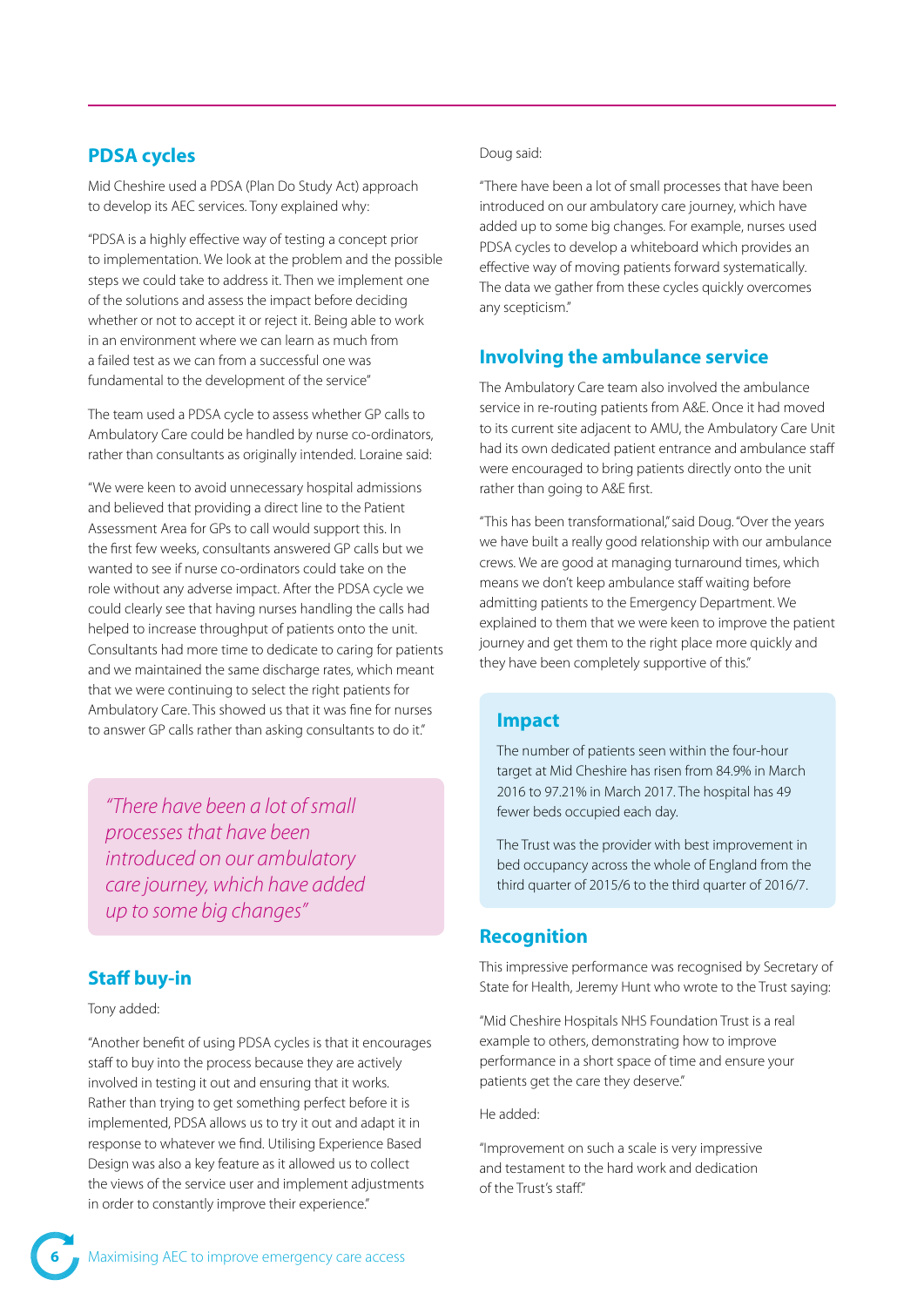Mid Cheshire's Chief Operating Officer, Denise Frodsham commented:

"It is very clear to see the impact that Ambulatory Emergency Care has made here in Mid Cheshire. It has transformed the delivery of urgent care for patients by moving us to a more planned, co-ordinated approach driven by a strong, cohesive team. It has improved patient flow and performance and enabled us to make better use of our resources.

"This is about getting it right first time for patients. Such has been the success of this approach that we are now expanding into surgical AEC. I am very proud of the work that our team has done. They have led it and owned it and it has made a real difference to patients."

## **The difference the Network made**

Jonathan O'Brien, Director of Operations added:

"When we began our journey in 2016, we had an Ambulatory Care Unit that was more or less continually bedded and didn't have a proper home within the hospital. The executive team were supportive of our wish to join the Network and we were able to second Loraine to become our project lead, which made a big difference.

"We relocated the Ambulatory Care Unit to an area where it couldn't be bedded and, with the encouragement of the Network, we put in place robust systems and processes to get it functioning properly. I now have complete confidence in our ambulatory care offering. I know that GP referrals will be redirected from A&E unless there is a clinical need for them to be there and once patients arrive in Ambulatory Care they will be seen quickly and diagnosed within four hours or less. Fifty per cent of them will be discharged without being admitted to a hospital bed.

"We wouldn't be where we are today without the support of the AEC Network. Twelve months on, we have a unit that is functioning really well and we are receiving requests from other trusts to come and have a look at what we are doing. Our Ambulatory Care Unit got us through this winter without any major problems. We have just joined the Surgical AEC Network and hope to replicate the same success as our medical model over the next 12 months."

*We have joined the new Surgical Ambulatory Emergency Care Network and recently opened a dedicated Surgical Ambulatory Care Unit."*

#### **Next steps**

As Jonathan explained, Mid Cheshire is now embarking on the next step of its ambulatory care journey by developing a surgical ambulatory care service. Tony said:

"We have been very successful in pulling the medical patients out of A&E but, of course, the surgical referrals were still there. We have joined the new Surgical Ambulatory Emergency Care Network and recently opened a dedicated Surgical Ambulatory Care Unit."

### **Success factors**

Mid Cheshire has identified a number of key factors that it believes have contributed to the huge success of AEC over the last 12 months:

- Strong clinical leadership and empowered nurses.
- PDSA cycles that have allowed them to carry out a controlled test of change prior to implementation.
- Support from the Ambulatory Emergency Care Network, particularly to secure executive buy-in.
- Developing a data dashboard that demonstrates performance in a single graph that is meaningful for staff.
- Inspiration from visiting other Ambulatory Emergency Care Units at other Trusts.
- Weekly catch-up meetings chaired by the Project Lead and attended by the Divisional General Manager, acute physicians, bed managers, staff from Ambulatory Care and ED and the wider multidisciplinary team.
- Effective data sharing so staff can see what is going well and the difference it is making.